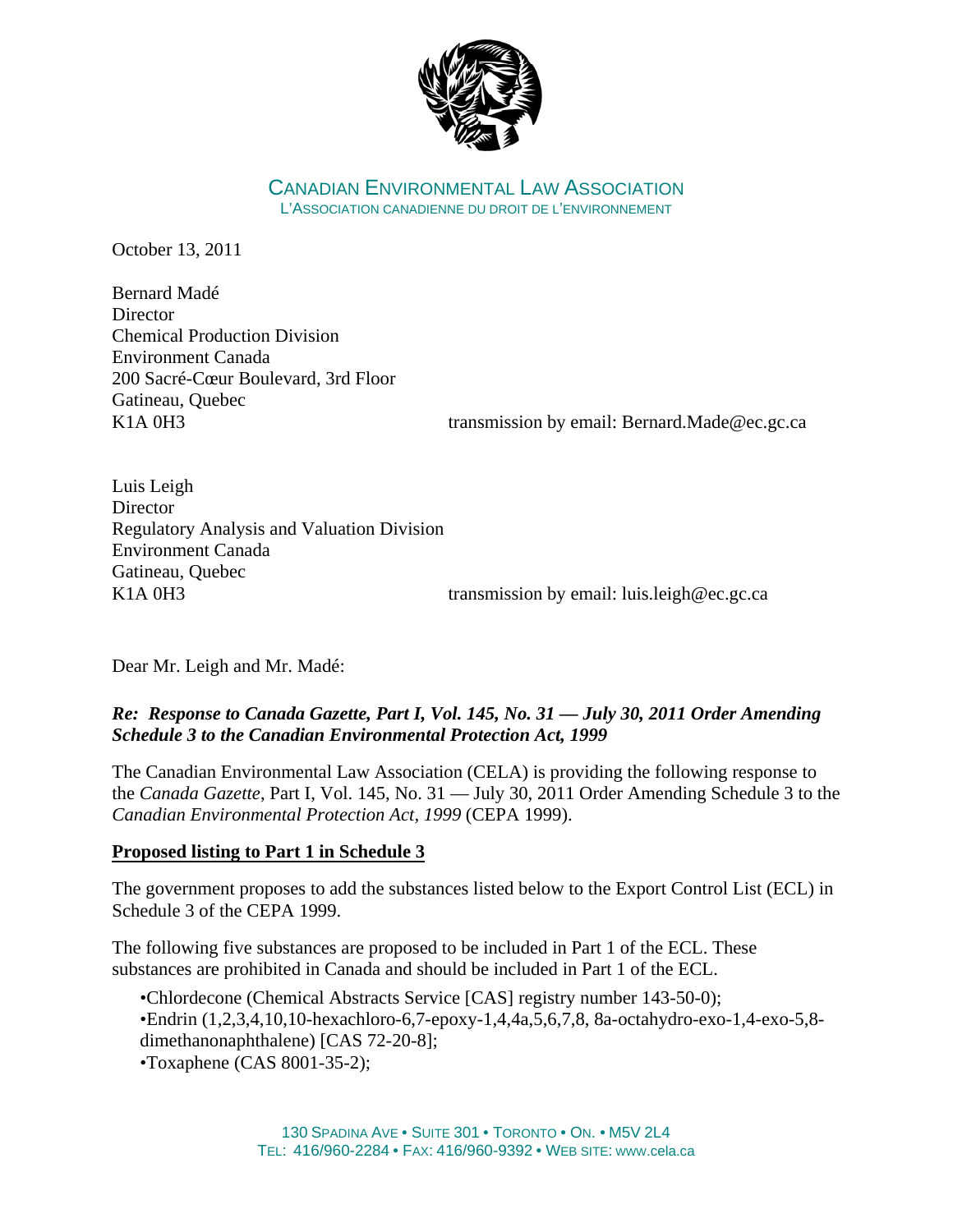•Alpha-HCH (CAS 319-84-6); and •Beta-HCH (CAS 319-85-7).

CELA supports the inclusion of the above toxic substances to Part I of ECL.

These toxic chemicals have been used as pesticides but are no longer registered for use in Canada for pesticide applications according to Health Canada's Public Registry for active ingredients.<sup>[1](#page-1-0)</sup> Export of these toxic chemicals will be permitted under limited circumstances. However, the Regulatory Impact Analysis Statement (RIAS), or the proposed Regulatory Text, does not provide specific limitations by which exports of these substances are permitted. For substances listed to Part I in Schedule 3, CEPA 1999 section 101(2) requires that:

*….no person shall export a substance specified in Part 1 of the Export Control List in Schedule 3 unless the export of the substance 1.(a) is for the purpose of destroying the substance or complying with a direction under subparagraph 99(b)(iii);[2](#page-1-1)*

Furthermore, these toxic chemicals have been identified as persistent organic pollutants (POPs) and are listed under Annex A (elimination) of the Stockholm Convention on Persistent Organic Pollutants. As a Party to the Stockholm Convention, Canada is committed to the goal of elimination of these toxic chemicals. Therefore, exports of these toxic chemicals should be for purposes of destruction only, and only in situations where appropriate and effective destruction technologies cannot be undertaken within the boundaries of Canada. This approach would be in keeping with CEPA 1999 section 101(2) as stated above

CELA adds that "purpose of destroying" should fulfill requirements as outlined in Article 6 (1) (d) of the Stockholm Convention. It states:

*1. In order to ensure that stockpiles consisting of or containing chemicals listed either in Annex A or Annex B and wastes, including products and articles upon becoming wastes, consisting of, containing or contaminated with a chemical listed in Annex A, B or C, are managed in a manner protective of human health and the environment, each Party shall:….* 

 *(d) Take appropriate measures so that such wastes, including products and articles upon becoming wastes, are:…* 

 *(ii) Disposed of in such a way that the persistent organic pollutant content is destroyed or irreversibly transformed so that they do not exhibit the characteristics of persistent organic pollutants or otherwise disposed of in an environmentally sound manner when destruction or irreversible transformation does not represent the environmentally preferable option or the persistent organic pollutant content is low, …. [3](#page-1-2)*

# **Proposed Listing to Part 2 in Schedule 3**

 $\overline{a}$ 

The proposed amendments to ECL will include the addition of the following substances to Part 2 in Schedule 3.

•Dinitro-ortho-cresol (DNOC) and its salts (CAS 534-52-1; CAS 2980-64-5; CAS 5787-96- 2; CAS 2312-76-7);

<span id="page-1-1"></span><span id="page-1-0"></span><sup>&</sup>lt;sup>1</sup> Health Canada. Public Registry (Application by Active). Accessed at: http://pr-rp.hc-sc.gc.ca/pi-ip/index-eng.php.<br><sup>2</sup> Government of Canada. Canadian Environmental Protection Act, 1000 (CEDA, 1000). Accessed at <sup>2</sup> Government of Canada. Canadian Environmental Protection Act, 1999 (CEPA 1999). Accessed at

http://www.ec.gc.ca/lcpe-cepa/default.asp?lang=En&n=24374285-1&offset=6&toc=show 3

<span id="page-1-2"></span><sup>&</sup>lt;sup>3</sup> United Nations Environment Programme. Stockholm Convention on Persistent Organic Pollutants. Accessed at: http://chm.pops.int/Convention/ConventionText/tabid/2232/Default.aspx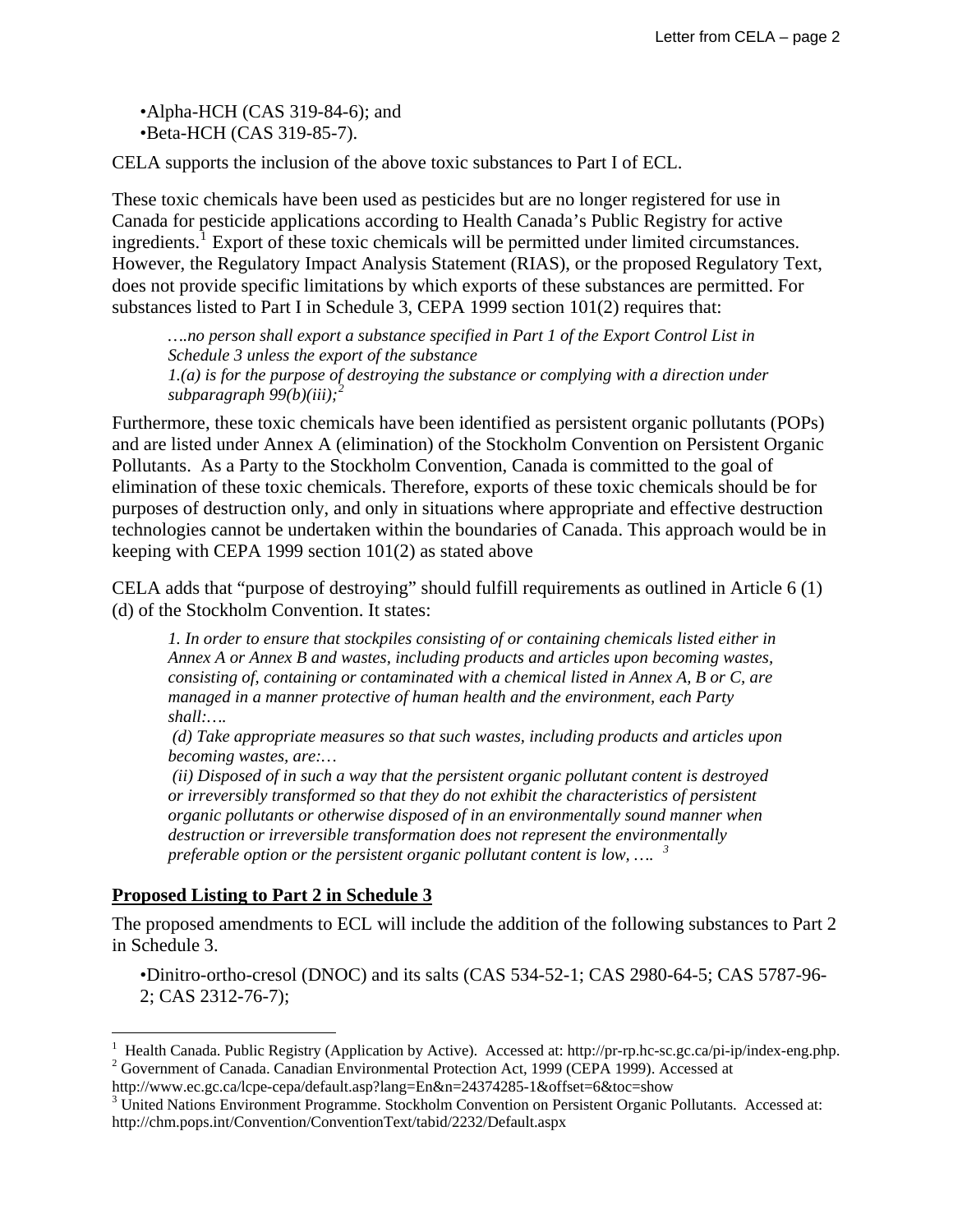•Dustable powder formulations containing a combination of benomyl at or above 7% (CAS 17804-35-2), carbofuran at or above 10% (CAS 1563-66-2) and thiram at or above 15% (CAS 137-26-8); and •All tributyltin compounds, including

1.Tributyltin oxide (CAS 56-35-9); 2.Tributyltin fluoride (CAS 1983-10-4); 3.Tributyltin methacrylate (CAS 2155-70-6); 4.Tributyltin benzoate (CAS 4342-36-3); 5.Tributyltin chloride (CAS 1461-22-9); 6.Tributyltin linoleate (CAS 24124-25-2); and 7.Tributyltin naphthenate (CAS 85409-17-2).

In addition, the following chemicals are also to be added to Part 2 in Schedule 3.

•Tetraethyl lead (CAS 78-00-2); and

•Tetramethyl lead (CAS 75-74-1).

CELA supports the listing of the above toxic chemicals to Part 2 in Schedule 1 to meet its international obligations under Annex III of the Rotterdam Convention on the Prior Informed Consent Procedure for Certain Hazardous Chemicals and Pesticides in International Trade. Proponents that export these toxic chemicals will be required to provide information on the chemical based on the prior informed consent process in the Rotterdam Convention.

#### **Asbestos**

CELA is extremely disappointed that the government has not proposed to add asbestos, in particular chrysotile asbestos, to the ECL. At the recent Conference of the Parties meeting of the Rotterdam Convention, the Parties had the opportunity to add chrysotile asbestos to Annex III for PIC. Canada was one of a few countries that did not show support for this listing. Based on the evidence of harm of exposure to asbestos, international agencies such as the World Health Organization and several health-based organizations including the Canadian Medical Association and Canadian Cancer Society advocated for the inclusion of chrysotile asbestos to the Rotterdam Convention. Appropriately, a listing of chrysotile asbestos to the Rotterdam Convention and the ECL would require exporters to provide critical data on this chemical to importing countries. This requirement would enhance transparency and access to information, necessary measures to protect health of workers and the community. CELA continues to urge this government to take the necessary steps in its legal framework to prohibit the use of all forms of asbestos in Canada and cease exports of this chemical. The listing of asbestos to ECL would represent a step towards this goal.

### **Proposed listing to Part 3 in Schedule 3**

•Benzidine and benzidine dihydrochloride, which have the molecular formulas C12H12N2 and C12H12N2×2HCl, respectively (CAS 92-87-5; CAS 531-85-1);

•2-Methoxyethanol, which has the molecular formula C3H8O2 (CAS 109-86-4);

•Tetrachlorobenzenes, which have the molecular formula C6H2Cl4 (CAS 12408-10-5; CAS 84713-12-2; CAS 634-90-2; CAS 634-66-2; CAS 95-94-3);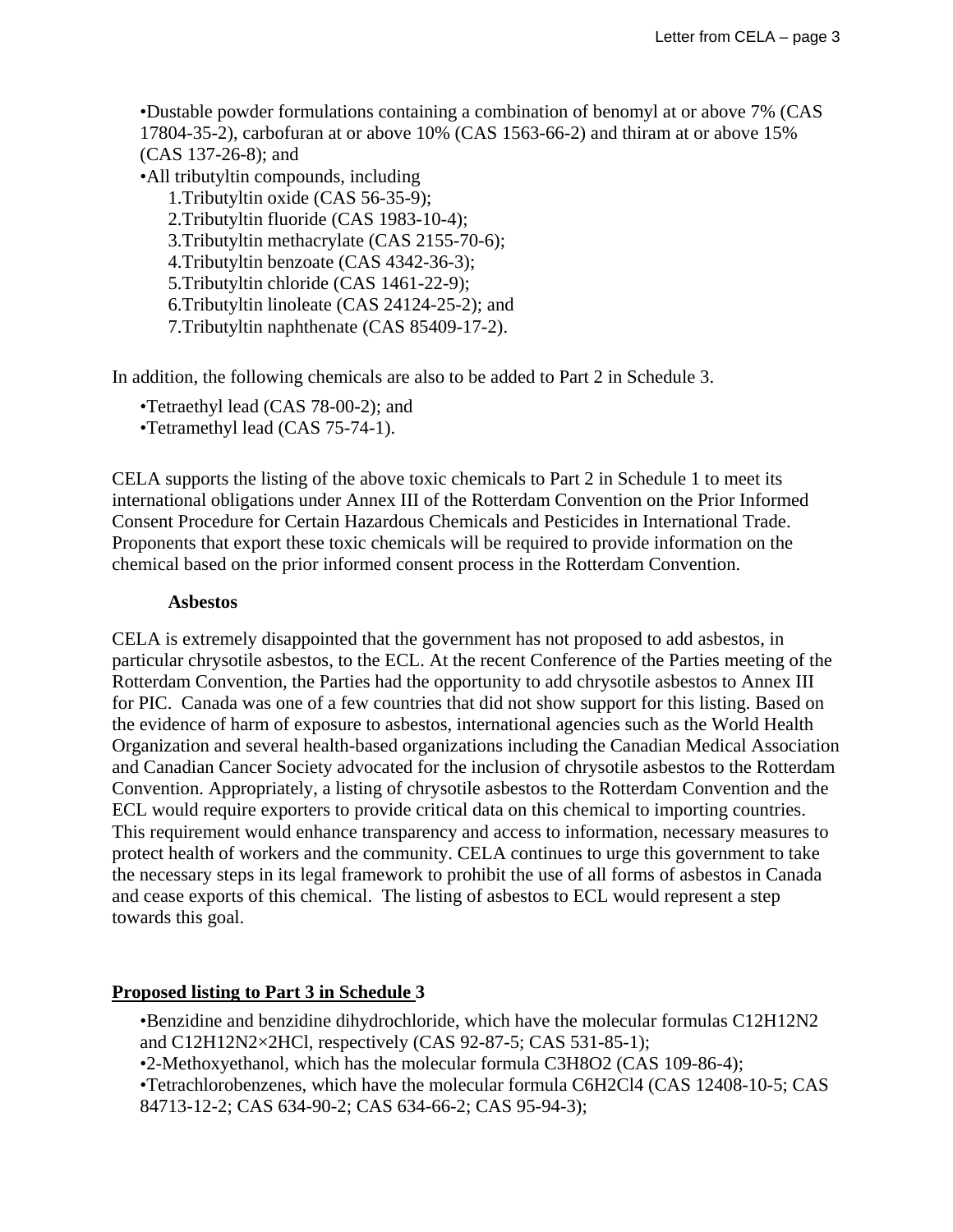•Azinphos-methyl (CAS 86-50-0); •Phorate (CAS 298-02-2); and •Terbufos (CAS 13071-79-9).

 $\overline{a}$ 

CELA supports the listing of the above toxic chemicals to Part 3 in Schedule 3 of ECL. Control measures are in place for these toxic chemicals under CEPA 1999. However, the listing of these toxic chemicals in Part 3 does not provide explicit conditions to their export that aim to reduce exposure of these toxic substances to humans or the environment. It appears that exports are permitted "subject to the Minister being notified in advance."<sup>[4](#page-3-0)</sup> Despite Canada's decision to place restriction on these toxic substances due to their impacts to human health or the environment, the onus remains on the importing countries to determine the safety measures that should be practiced related to these chemicals.

## **Perfluorooctane sulfonate (PFOS) and its salts and Compounds that contain one of the following groups: C8F17SO2, C8F17SO3 or C8F17SO2N**

Further consideration on the listing of Perfluorooctane sulfonate (PFOS) and its salts to Part 3 in Schedule 3 should be undertaken.

PFOS and its salts are listed in Annex B of the Stockholm Convention on POPs and under Schedule 1 of CEPA 1999. In Canada, PFOS and its salts are regulated under the Perfluorooctane Sulfonate and its Salts and Certain Other Compounds Regulations (2008) and the Perfluorooctane Sulfonate Virtual Elimination Act (2009). CELA is expressing its concern that listing of PFOS and its salts to Part 3 may not provide the adequate protection for Canadian environment and its population and should be listed under Part 1 in Schedule 3. The Canadian government's commitment for virtual elimination of PFOS and its salts may be hampered by the listing to Part 3. Export of these substances would be allowed without restrictions under Part 3. The government should consider permitting export of PFOS for the purposes of destruction only, as required under Part 1.

Furthermore, under Perfluorooctane Sulfonate and its Salts and Certain Other Compounds Regulations (2008), there are a number of specific exemptions for uses of PFOS and its salts. These exemptions are set to expire by 2013. It is unclear how the listing of PFOs and its salts to Part 3 may change, if at all, once these exemptions have expired. CELA is concerned that PFOS stockpiles and waste containing PFOS and its salts would be available for exporting but would not be limited for the purposes of destruction. CELA recommends that stringent limits for export of PFOS and its salts be applied and the listing to Part 1 may be more appropriate.

### **Pentachlorobenzene, which has the molecular formula C6HCl5 (CAS 608-93-5)**

Pentachlorobeneze was added to the Stockholm Convention on POPs under Annex A (use and production) for elimination and Annex C (unintentional by-product). The listing to Part 3 in Schedule 3 of the ECL is considered inappropriate and limiting based on these pre-existing listings.

<span id="page-3-0"></span><sup>&</sup>lt;sup>4</sup> Government of Canada. Canada Gazette, Part 1, Vol. 145, No. 31 — July 30, 2011 Order Amending Schedule 3 to the Canadian Environmental Protection Act, 1999.